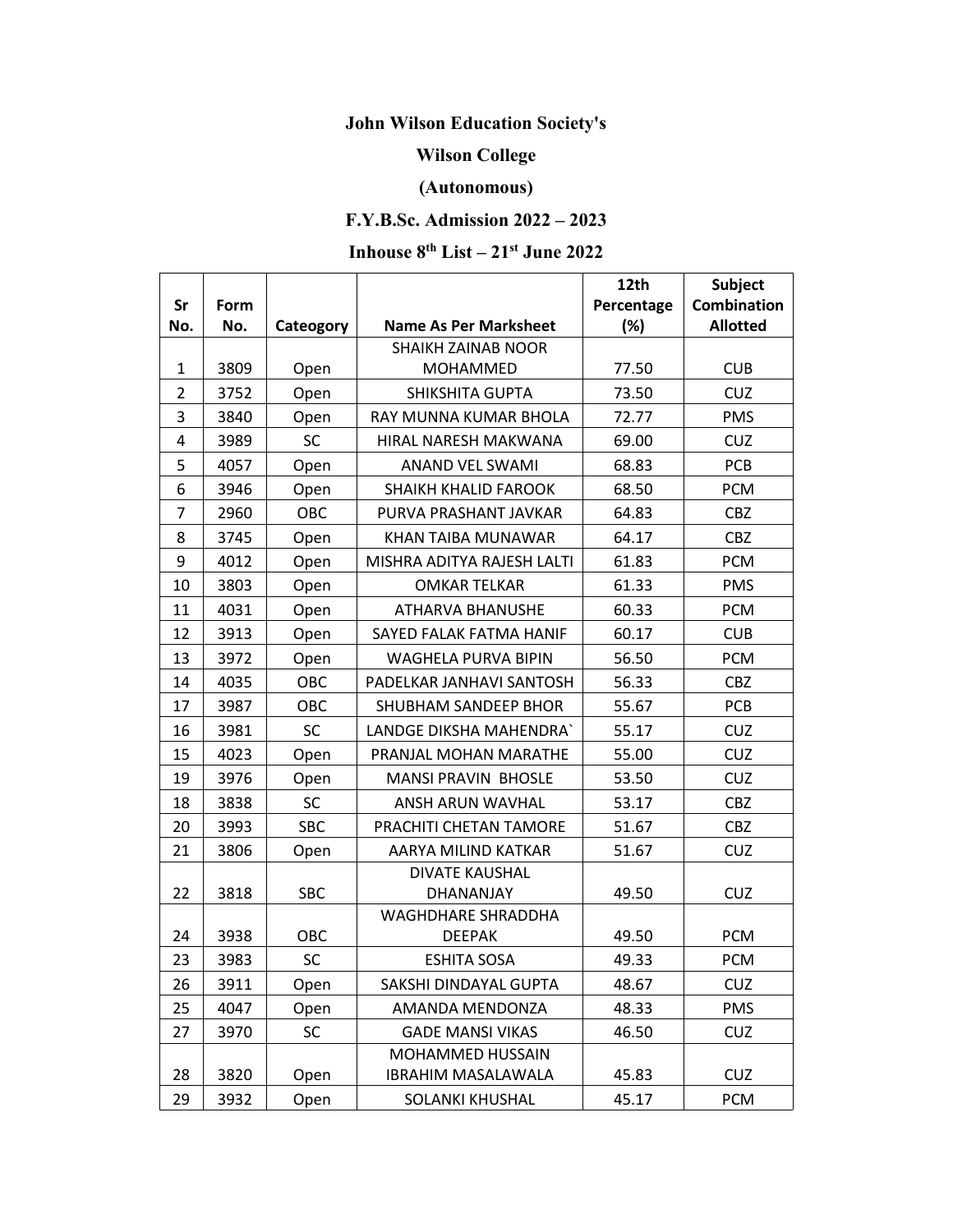|    |      |            | <b>DHARMESH</b>            |       |            |
|----|------|------------|----------------------------|-------|------------|
|    |      |            | <b>AYONIJ SHASHANK</b>     |       |            |
| 30 | 3816 | Open       | <b>CHAULKAR</b>            | 44.83 | PCB        |
| 31 | 3718 | Open       | AMAAN AZIM DHONDNE         | 44.83 | <b>CBZ</b> |
| 32 | 3844 | Open       | SAWANT VAISHALI KISHOR     | 43.83 | <b>PCM</b> |
| 33 | 3720 | <b>SC</b>  | <b>JADHAV SAKSHI ASHOK</b> | 43.33 | <b>CBZ</b> |
|    |      |            | SHUBHAM SURYAKANT          |       |            |
| 34 | 3789 | <b>OBC</b> | <b>BADABE</b>              | 43.00 | <b>CBZ</b> |
| 35 | 3802 | SC         | <b>CHETAN LIKKI</b>        | 41.67 | <b>CUZ</b> |

**Christian Minority 8 th List – 21 st June 2022**

| <b>Sr</b>      | <b>Form</b> |                     | Name As Per                           | 12th<br>Percentage | <b>Subject</b><br><b>Combination</b> |
|----------------|-------------|---------------------|---------------------------------------|--------------------|--------------------------------------|
| No.            | No.         | <b>Denomination</b> | <b>Marksheet</b>                      | (%)                | <b>Allotted</b>                      |
| 1              | 3915        | Roman Catholic      | <b>DYLAN DSILVA</b>                   | 87.50              | <b>PCM</b>                           |
| $\overline{2}$ | 3926        | Roman Catholic      | <b>JOSEPH ISABEL ANIL</b>             | 87.50              | <b>PMS</b>                           |
| 3              | 3741        | Roman Catholic      | <b>CHRIS STANLEY</b><br><b>DSOUZA</b> | 77.33              | <b>PCM</b>                           |
| 4              | 4016        | Roman Catholic      | RUMAO STARRY<br>PRASHANT              | 68.17              | <b>CUZ</b>                           |
| 5              | 3796        | Roman Catholic      | RIYA MOJES RUMAO                      | 64.50              | <b>PMS</b>                           |
| 6              | 3770        | Roman Catholic      | <b>CARNEIRO KIERRA</b><br>SANJAY      | 63.83              | <b>CUZ</b>                           |
| 7              | 3931        | Roman Catholic      | <b>JWEN ANIL CIRVEL</b>               | 61.83              | <b>CUZ</b>                           |
| 8              | 3703        | Roman Catholic      | <b>DODTI SHINEY</b><br><b>RAJESH</b>  | 60.00              | <b>PMS</b>                           |
| 9              | 3725        | Roman Catholic      | PENDANATHU ROSE<br>SEBASTIAN          | 59.33              | <b>CUZ</b>                           |
| 10             | 3830        | Roman Catholic      | <b>REAGAN JULIES</b>                  | 49.83              | <b>CUZ</b>                           |
| 11             | 3924        | Roman Catholic      | <b>SELIA FRANCIS</b><br><b>DSOUZA</b> | 49.00              | CBZ                                  |

Note: -

• The subject combination allotted to the student is also mentioned along with the name of the students. Students must check the same before making the fees payment.

CUZ – Chemistry Microbiology, Zoology

CUB - Chemistry Microbiology, Botany

CBZ – Chemistry, Botany, Zoology

PCM – Physics, Chemistry, Maths